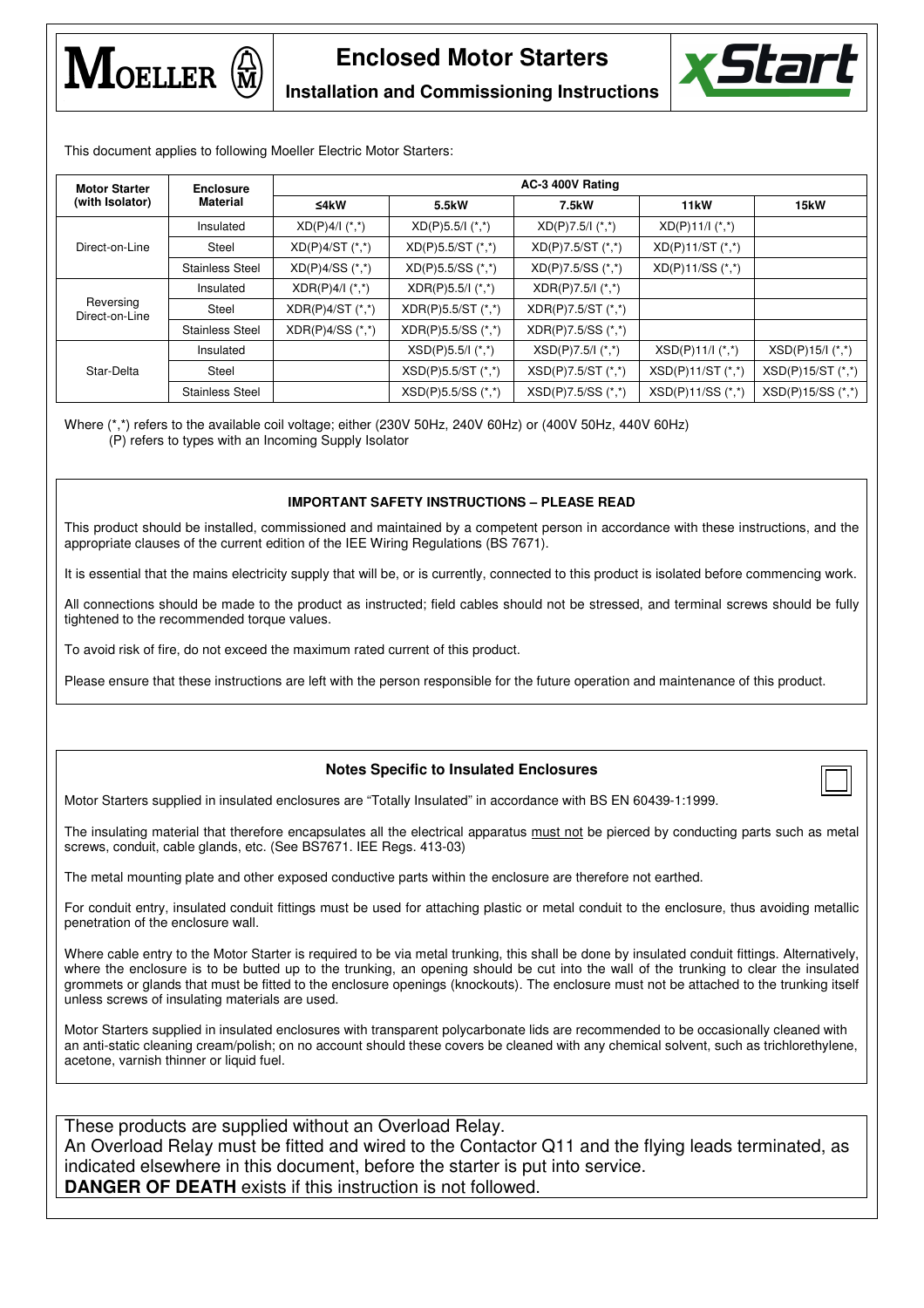## **Motor Starter Circuit Diagrams**

One of these circuit diagrams will apply to this Motor Starter; please note that hatched areas represent the installation of, and final control circuit connections to, the Overload Relay which is available separately. The dotted box around Q1 represents when the starter is fitted with an Incoming Supply Isolator (XDP4… for example). When the Incoming Supply Isolator (Q1) is omitted the Incoming Supply Cables are connected directly onto Q11 terminals 1, 3, 5, E & N (when applicable to Ph-N control).

Applicable to: Applicable to: Applicable to: Applicable to: Applicable to: Applicable to: Applicable to: Applicable to: Applicable to: Applicable to: Applicable to: Applicable to: Applicable to: Applicable to: Applicable t





#### Applicable to:

#### **XSD(P)5.5 / 7.5 / 11 / 15**



Key to Notes:

- (1) Earth stud is bonded on metal enclosures only.
- (2) Factory connection to 'N' on Q1 for 230V Ph-N control supply (X...P… types), N Terminal on X… types without Main Isolator. For 400V Ph–Ph control supply, '5' on Q11 for XD… types, '5' on Q12 for XDR… types and '5' on Q15 for XSD… types.
- (3) Factory cable tail for terminal 'A2' on Overload Relay F2 is only applicable to ZB12 type Overload Relays.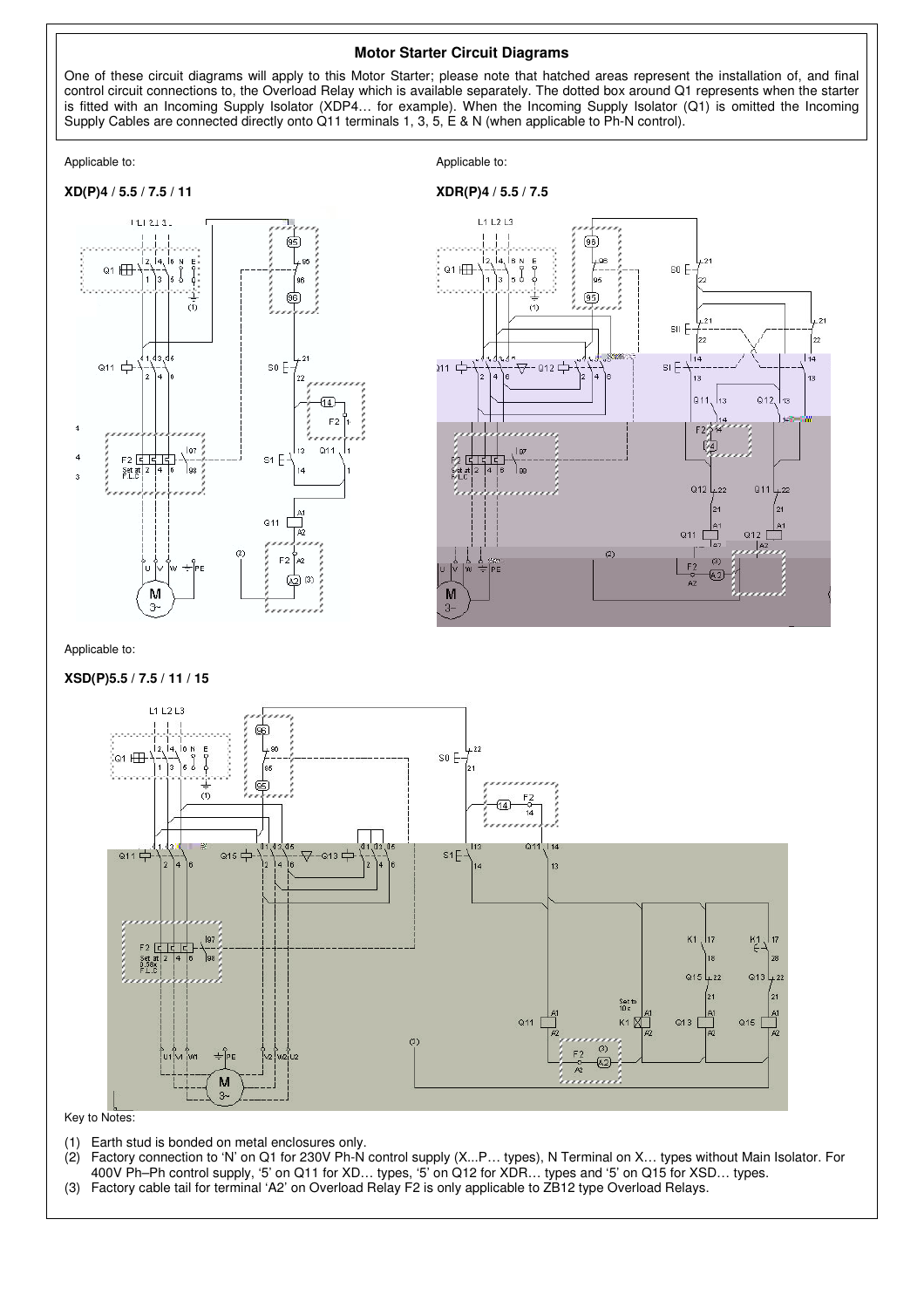

# **Selection and Setting of Overload Relay**

All Overload Relays have an adjustment dial (yellow in colour) marked with the range of motor full load current that can be accommodated by that particular size of relay. The dial should be turned so that the full load current of the motor (obtained from the motor rating label) lines up with the pointer below the dial. Note that for star-delta motor starters (XSD…), where the overload is connected in the motor supply cables, the dial should be set to 0.58 x FLC see table below.

The Overload Relay is supplied set to manual reset operation (H). To obtain automatic reset operation (A), depress and rotate the Hand/Auto plunger (blue in colour) anti-clockwise to the 'A' position. The 'A' position should not be used with 2-wire control.

| <b>Starter Type</b>  | <b>Starter Rating</b> | Typical FLC @400V | <b>Overload Relay</b> | <b>Setting Range</b> | <b>Typical Setting</b> |
|----------------------|-----------------------|-------------------|-----------------------|----------------------|------------------------|
| XD(P)4 / XOR(P)4     | 0.37kW                | 1.1A              | ZB12-1,6              | $1 - 1.6A$           | 1.1A                   |
| XD(P)4 / XOR(P)4     | 0.55kW                | 1.5A              | ZB12-1,6              | $1 - 1.6A$           | 1.5A                   |
| XD(P)4 / XOR(P)4     | 0.75kW                | 1.9A              | ZB12-2,4              | $1.6 - 2.4A$         | 1.9A                   |
| XD(P)4 / XOR(P)4     | $1.1$ kW              | 2.6A              | ZB12-4                | $2.4 - 4A$           | 2.6A                   |
| XD(P)4 / XOR(P)4     | 1.5kW                 | 3.6A              | ZB12-4                | $2.4 - 4A$           | 3.6A                   |
| XD(P)4 / XOR(P)4     | $2.2$ kW              | 5A                | ZB12-6                | 4-6A                 | 5A                     |
| XD(P)4 / XOR(P)4     | 3kW                   | 6.6A              | ZB12-10               | $6-10A$              | 6.6A                   |
| XD(P)4 / XOR(P)4     | 4kW                   | 8.5A              | ZB12-10               | $6-10A$              | 8.5A                   |
| XD(P)5.5 / XOR(P)5.5 | 5.5kW                 | 11.3A             | ZB12-12               | $9-12A$              | 11.3A                  |
| XD(P)7.5 / XOR(P)7.5 | 7.5kW                 | 15.2A             | ZB12-16               | 10-16A               | 15.2A                  |
| XD(P)11              | 11 <sub>k</sub> W     | 21.7A             | ZB32-24               | 16-24A               | 21.7A                  |
| XSD(P)5.5            | 5.5kW                 | 11.3A             | ZB12-10               | $6-10A$              | 6.6A                   |
| XSD(P)7.5            | 7.5kW                 | 15.2A             | ZB12-10               | $6-10A$              | 8.8A                   |
| XSD(P)11             | 11 <sub>k</sub> W     | 21.7A             | ZB12-16               | 10-16A               | 12.6A                  |
| XSD(P)15             | 15kW                  | 29.3A             | ZB32-24               | 16-24A               | 17A                    |